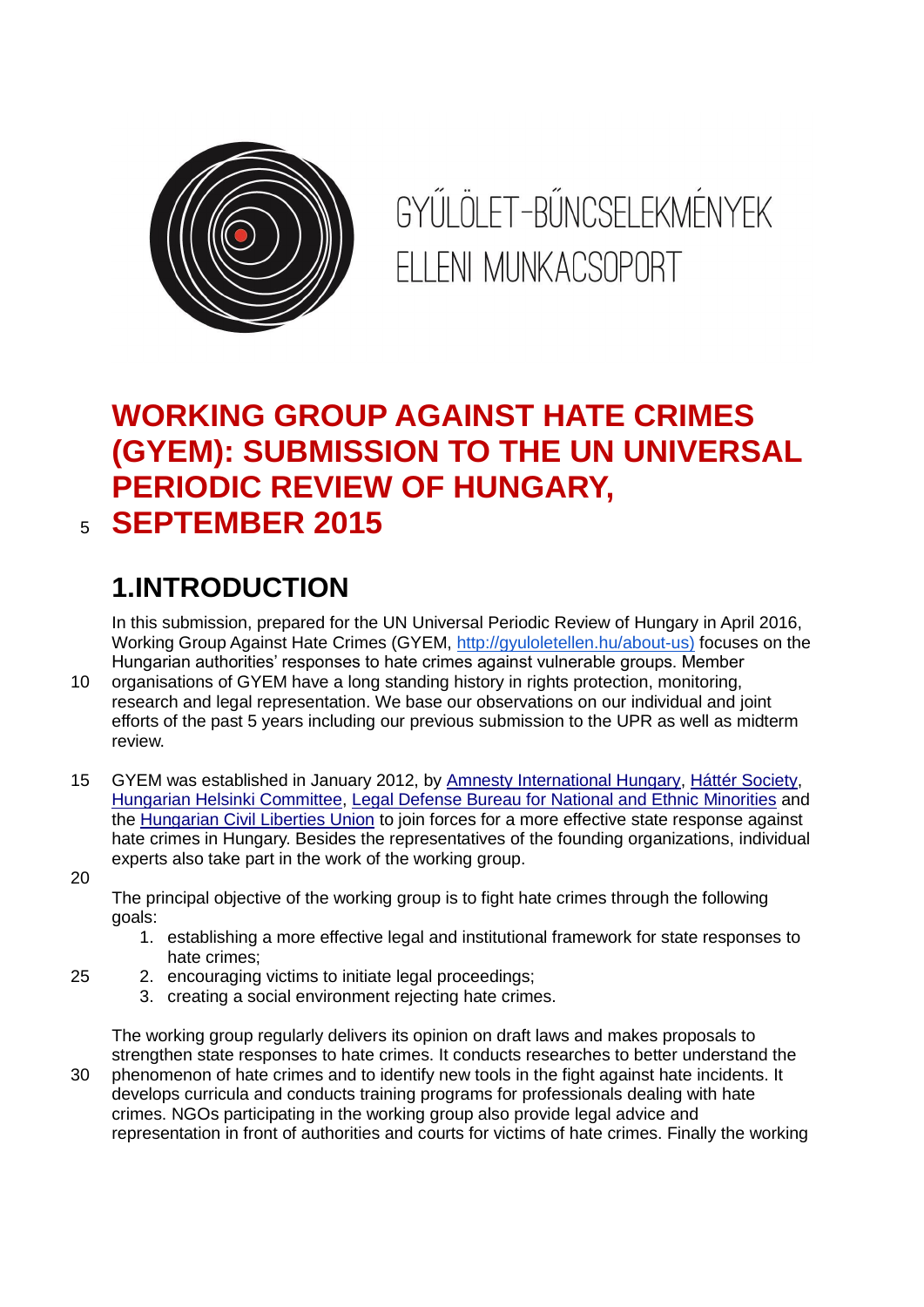group fosters good professional relations with national and international NGOs, the police, 35 the public prosecutor's office, other authorities and the judiciary.

Information presented here are coming from first hand information from the victims represented by the organisations, from the lawyers acting as legal representatives of the victims, from correspondence and meeting with authorities, close monitoring of cases, data

40 collection.

From 2012 to 2014 the [Legal Defense Bureau for National and Ethnic Minorities](http://neki.hu/) implemented a project in partnership with the Hungarian Helsinki Committee and [Háttér](http://hatter.hu/)  [Society](http://hatter.hu/) titled *"Creating a National Hate Crimes Strategy and Action Plan"*. During the project

- 45 the organizations held open forums for members of vulnerable groups (Roma, LGBT, migrants) in order to receive up to date and genuine information from those who are the most frequent victims of hate crime in Hungary. Personal interviews were conducted with stakeholders (police officers, prosecutors, judges, victim support officials, representatives of ministries) to gain information relating to hate crimes. Working group meetings were also set
- 50 up with participants from NGOs and government agencies to discuss a national strategy and action plan combating hate crimes.

The Working Group gained information also through needs assessment interviews conducted by the Hungarian Helsinki Committee between February-April 2015 in the 55 framework of the EU funded project titled *"Increasing the Capacity of Law Enforcement Authorities to Tackle Racist Crime, Hate Crime and Homophobic Crime through Experiential*  Learning - EXPERIENCE CRIME<sup>*i*</sup>. The interviews provided information from the target groups of judges, prosecutors, police officers and legal professionals.

# **2. NORMATIVE AND INSTITUTIONAL FRAMEWORK**  <sup>60</sup> **OF THE STATE**

# **2a. The legal framework**

A new Hungarian Criminal Code, Act C of 2012, entered into force on 1 July 2013. As compared to Article 174/B of the old Criminal Code, the relevant hate crime provision ('violence against a member of a community') of the new Criminal Code introduced disability,

65 sexual orientation and gender identity among the characteristics of the potential victim groups. The relevant provision, Article 216 reads, as follows: *"(1) If someone shows such provocatively anti-social behaviour towards another person because of his or her membership or perceived membership in a national, ethnic, racial or religious group, or in other social groups, particularly because of his or her disability, gender identity or sexual* 

- 70 *orientation, which is capable of inciting alarm in the member of the given group, he or she shall be punished with a maximum of three years of imprisonment for committing a felony. (2) If someone ill-treats another person or constrains another person with force or threat to do, not to do, or to endure something because of his or her membership or perceived membership in a national, ethnic, racial or religious group, or in other social groups,*
- 75 *particularly because of his or her disability, gender identity or sexual orientation, he or she shall be punished with one to five years of imprisonment."*

Due to the open-ended list of protected groups practically any kind of a group is considered to be a possible victim for hate crimes. (Even for instance members of a radical right-wing 80 organization may qualify as victims. However, the Supreme Court delivered a decision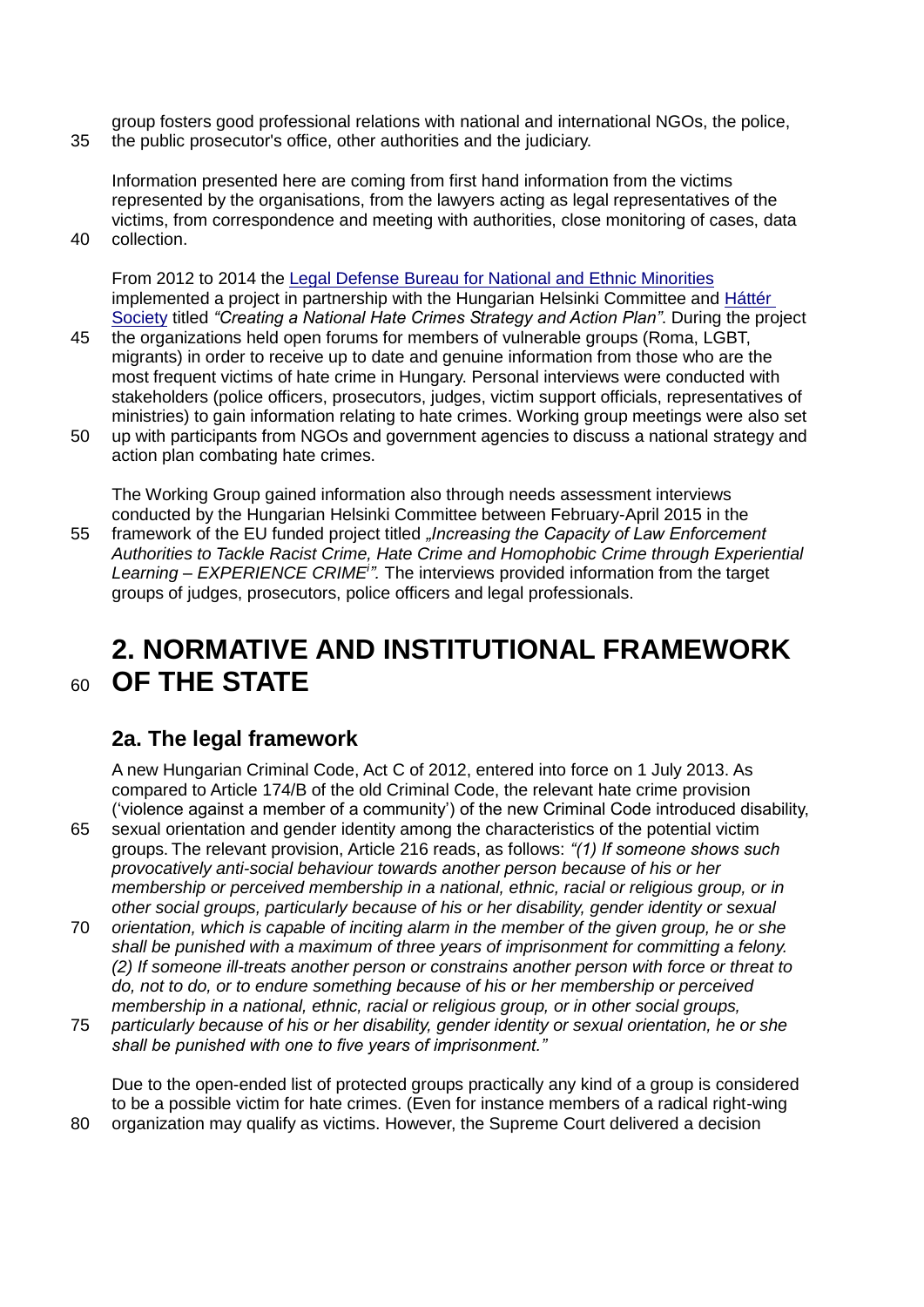(Bfv.III.87/2011/5) in 2011 which set out that members of an organisation which was established against a national, ethnic, racial, religious or other social group and which openly opposed legal rules may not be entitled to enhanced criminal law protection.)

- 85 Article 216 (3) provides for a higher sentence (2 to 8 years of imprisonment) if the acts above are committed in a group, armed, etc. According to Article 216 (4), preparation for the criminal offence "violence against a member of a community" may be punished with a maximum of 2 years of imprisonment.
- 90 The legal provisions do not consider bias motivation in case of offences committed against property as a qualifying circumstance. However, judicial practice has demonstrated that offences committed against property can be covered by Article 216 (1) on bias motivated rowdyism.
- 95 Provisions of the Criminal Code on manslaughter (Art 160), physical assault (Art 164), violation of personal liberty (Art 194), defamation (Art 226), unlawful detention (Art 304) indicate "contemptible" motives as aggravating circumstances. This might include also bias motivation.
- 100 A new provision was introduced in 2011 in the old Criminal Code as a consequence of the far-right, anti-Roma vigilante patrolling in Gyöngyöspata. This provision, which was adopted in Article 352 of the new Criminal Code, aims at sanctioning illegal performance of activities maintaining or protecting public order. This provision does not include bias motivation, but it clearly aims to roll back the activities of extremist, paramilitary groups.
- 105

In the new Criminal Code, still only the most extreme form of hate speech is outlawed, namely "incitement against a community", i.e. incitement liable to provoke violent acts.

# **2b. Institutional framework**

## **Special hate crime network**

- 110 On 1 January 2012 a special hate crime network at the National Police was established to effectively tackle hate crimes in Hungary. Police officer in every county were appointed to coordinate the hate crime related investigations, but none of them operate in full time, this sort of work is an additional task for them without any further resources allocated. Appointment to a hate crime officer does not depend on special hate crime related expertise,
- 115 the conditions are solely high level education, sufficient practical experiences and good communication skills. There are 21 such hate crime officers in Hungary, No liaison officers are employed by the police who would focus on hate crime issues and who could facilitate communication between the vulnerable groups and the police.

# **3. PRACTICE**

# 120 **3a. Implementation of the law**

The legal framework would make it possible for the authorities to effectively tackle hate crimes. However, systemic failures can be detected when it comes to the implementation and application of the law in case of hate crimes against vulnerable group members. These

- 125 systemic failures are:
	- regular under-classification of hate crimes,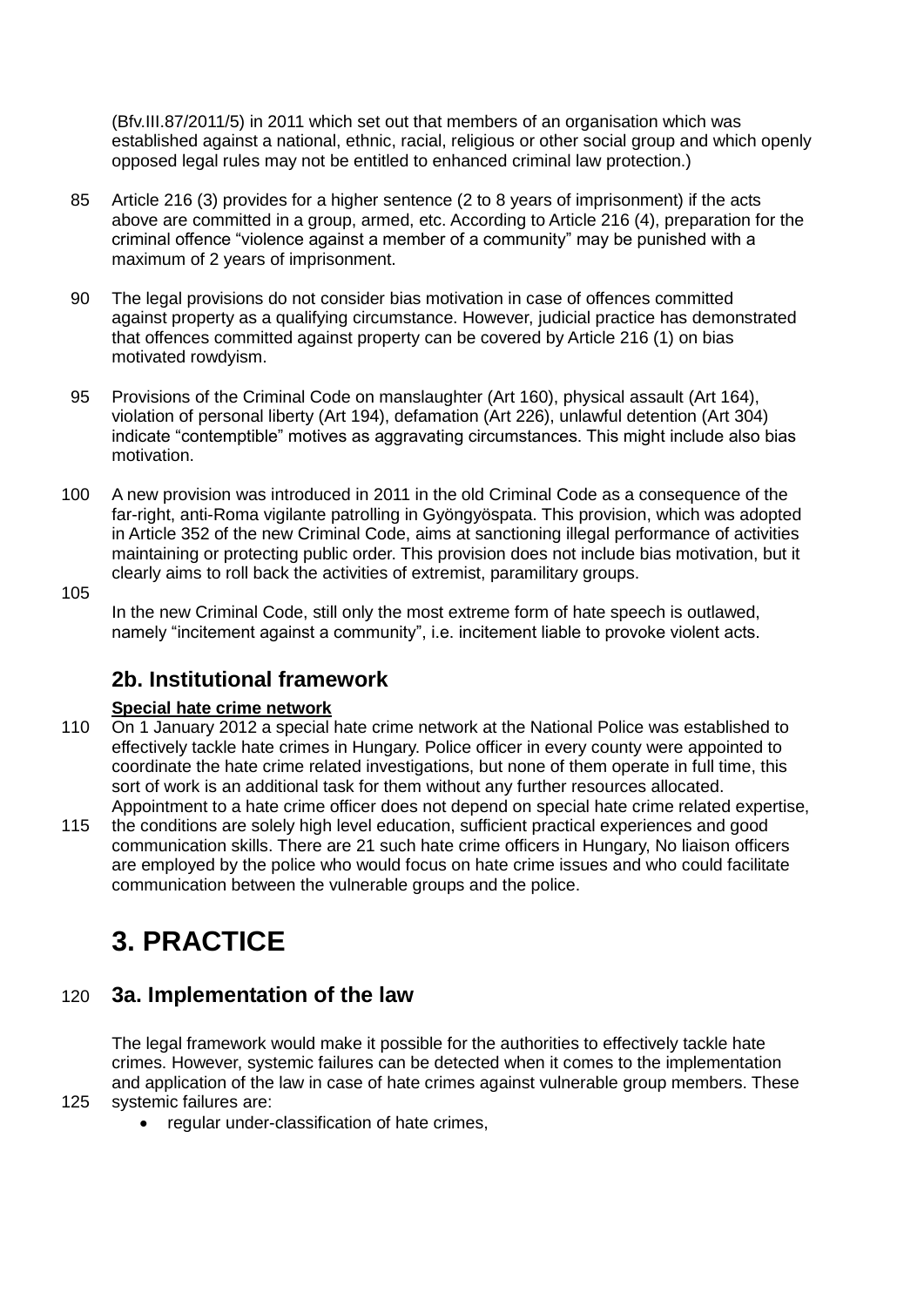- regular failures on the part of the police to undertake law-enforcement measures
- failures of the authorities to take investigative steps.

#### 130 **Under-classification**

By under-classification we mean that the hate motivation is disregarded during the procedure and so, even if due to the well-founded suspicion of a crime a criminal procedure is initiated, the incorrect, more lenient provisions of the Hungarian Penal Code are used. As a result, in case of a conviction, the sentencing is in disharmony with the sanctions

- 135 prescribed by the legislature. In a significant amount of cases, the exhaustion of legal remedies of the criminal procedure proves to be sufficient for the correction of the decisions made by the authorities. The problem is that this correction mechanism should be a secondary redress, and the classification of the police should be correct on a general basis, since not all victims have access to high quality, specialized representation. For this reason
- 140 improving the technique and work of the investigative authorities is immensely important.

#### **Failure to undertake law enforcement measures**

Police often fail to take the necessary measures at far-right, extremist assemblies directed against vulnerable groups, even if there is sufficient amount of evidence that an infringement

- 145 of law took place, in particular cases based on the direct perception of police officers. According to paragraph 14 (1) of the III Act of 1989 on Public Assembly (PA Act), if an assembly commits a crime or violates the rights or freedoms of others, then police shall disperse the assembly without hesitation. However, this usually does not happen, not even at such recent events where the steps to be taken were obvious.
- 150

Additionally police often fails to act even when the police action is be ordered not by the PA Act, but the Act on the Police, on the basis of not simple, but well-founded suspicion of a hate crime, against a specific offender. The extremely slow nature of the complaint procedures (caused partially by the refusal of the police to sustain complaints, which in many

155 parts of Europe would result in the prompt dismissal of the police chiefs) renders the legal remedy ineffective. These failures jeopardize the success of the criminal procedures.

Even though police often fail to undertake proper and effective law enforcement measures, we have to notice that in the recent months they managed to prevent from the escalation of 160 events that were organised by far-right, xenophobic groups against refugees and volunteers.

In those cases they acted properly and took all the necessary measures described by the law.

#### **Failure to undertake investigative steps**

- 165 It appears to be a general problem that the investigative authorities fail to question the witnesses, collect the CCTV recordings before their deletion, to conduct searches or background investigations during the investigation into the motives to learn of the lifestyle of the offenders (whether they have extremist symbols on their walls, what type of comments they make in public forum), and to pose questions pertaining to motivation during the
- 170 questioning and to properly investigate the social networks. The failure to collect everything that may serve as evidence could result in a situation where during the indictment or the trial the prosecutor's office and the court are not in possession of the information and evidence needed to establish the correct classification suiting the hate element.
- 175 It is important to note, that in parallel with the above presented systemic omissions on the part of the authorities, among those hate crime cases that reach the court phase (known from media reports and from the officially published highest court decisions), hate crimes against Hungarians, committed by Roma are over represented. Roma were even sentenced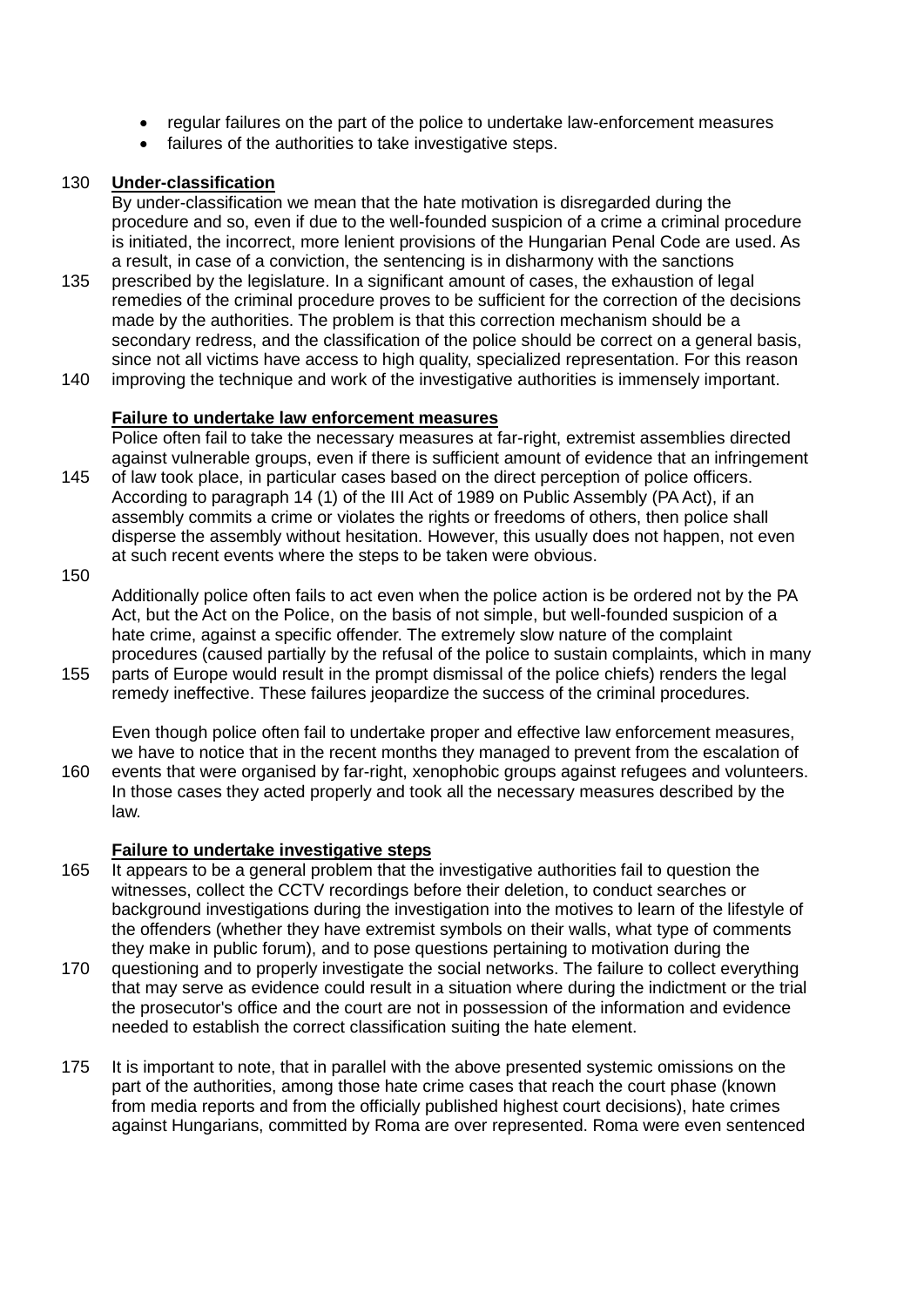to prison for hate crime against Hungarians in cases in which they had previously been 180 threatened in their own living area by far-right groups and therefore attacked the cars of the presumed members of these groups.

The legal provisions do not consider bias motivation in case of offences committed against property as a qualifying circumstance. Judicial practice has demonstrated that 185 offences committed against property can be covered by Article 216 (1) on bias motivated rowdyism. However, application of the law in this regard is not consistent.

#### **Failure to apply the crime of "incitement against a community"**

Article 332 of the Criminal Code on the crime of "incitement against a community" reads as 190 follows:

*If someone incites in public against* 

- *a) the Hungarian nation*
- *b) a national, ethnic, racial religious group or*
- *c) certain social groups - especially with regard to disability, gender identity, sexual*  195 *orientation,*

- The crime is deemed to be committed only if the danger created by an expression is not 200 merely a hypothetical one but involves a direct possibility of a violent act. The legal practice of courts and the prosecution however apply a restrictive approach relating to this direct threat of danger. As a result nearly none of the reported expressions fall under the scope of this crime. Courts and the prosecution always refer to Constitutional Court criteria expressed in decisions dealing with this topic. Consequently, in the last years criminal proceedings
- 205 were terminated already at the investigative phase or the prosecution refused to charge the perpetrator. The reasoning of these decisions was that the reported expressions did not constitute a call for a violent act and did not create a direct threat of danger. Hence, inciting expressions have not even reached courts.
- 210 The practice of the authorities is highly questionable as it renders the crime practically dormant and even extremely hostile expressions cannot be punished. According to NGOs, authorities misunderstand the criteria set by the Constitutional Court as it could be possible to sanction inciting expressions should the relevant Constitutional Court decisions be interpreted correctly.

## <span id="page-4-0"></span>215 **3b. Special Network**

The establishment of a Hungarian Hate Crime Special Network is a huge step into the right direction however there are problems with its operation. We consider it as a positive practice that in every six months the representatives of the Working Group Against Hate Crimes and the police meet to discuss a disputed hate crime related case or issue and draw the

- 220 conclusions from it for the future. It has become easier for the members of the Working Group to approach the Special Network throughout an informal communication channel and it is also a great development that Special Network members are occasionally participating in trainings organised by the Working Group Against Hate Crimes.
- 225 On the other hand there is massive fluctuation within the Special Network, the members are rapidly changing. Another major problem is that being a member of the Network is not a full time position, it is an additional task for them without any financial compensation or extra time allocated. The preparedness and competence of the Network members vary from county to county due to the lack of specialised and regular trainings. The Network operates

*he or she shall be punished with a maximum of three years of imprisonment for committing a felony.*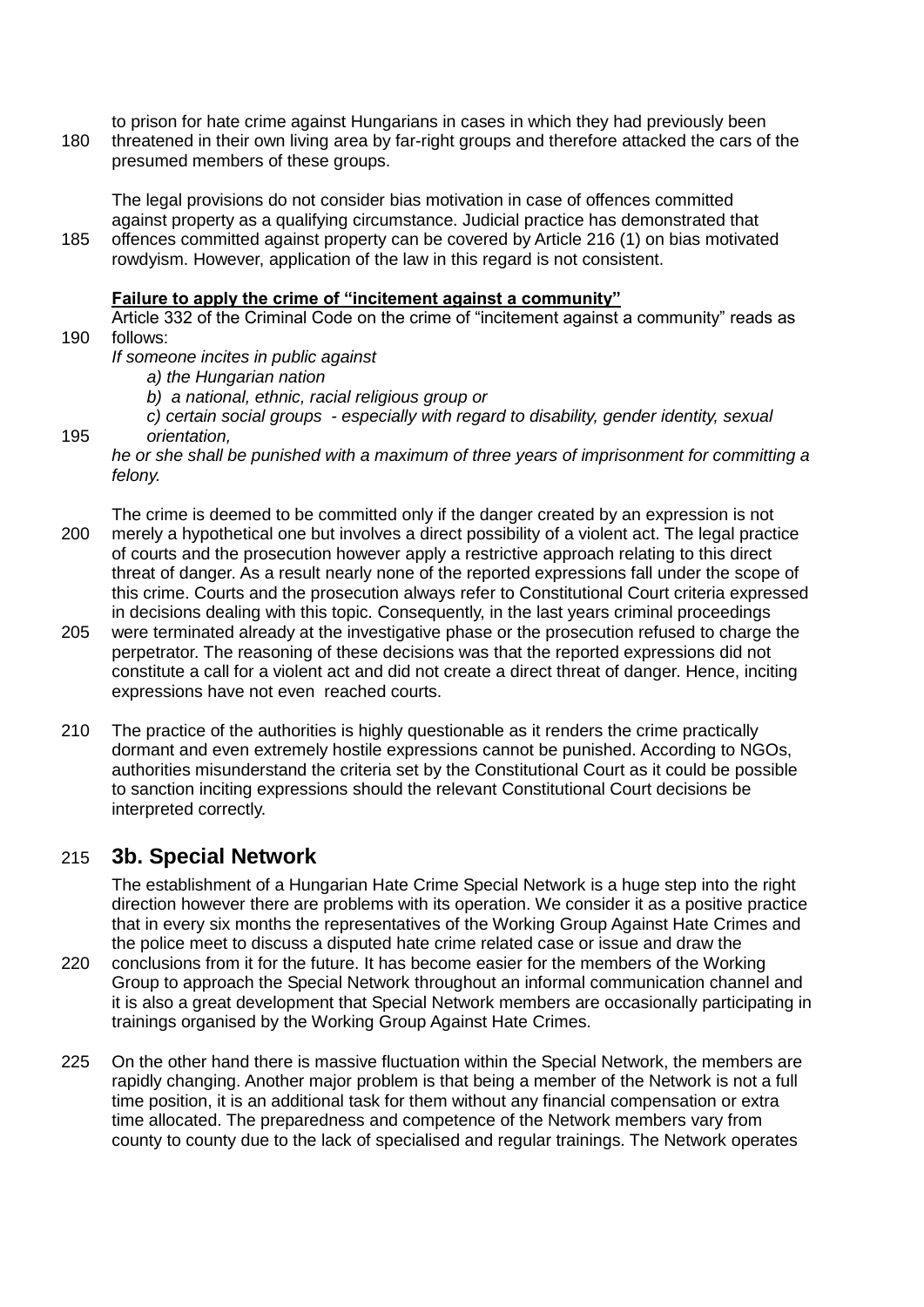230 in a non-transparent manner: the contact details of the police officers assigned to the Network are not publicly available and there is uncertainty about their actual duties and operation. Additionally the police did not manage to publish their annual report from 2014 on hate crimes in Hungary until July 2015.

# **3c. Lack of special trainings**

- 235 The topic of hate crimes does not feature prominently in the basic training of police officers, judges, prosecutors and lawyers. While some introductory courses on social sciences include information on prejudices and how they can lead to violence, the discussion often remains on a very abstract level not connected to the work of professionals. Provisions of the Criminal Code on hate crimes are part of the Criminal Law courses, but receive minimal
- 240 attention compared to other crimes affecting vulnerable groups such as partnership violence of human trafficking.

While some specialized training courses on hate crimes were organized in recent years targeting police officers, prosecutors and judges, these reached only a low number of

- 245 professionals, and were often organized by NGOs and without any public funding. Members of the police hate crime network do not have to undergo any induction training, and while all members participated in a two-day training organized in 2013 by Háttér Society, by 2015, over half of the members were replaced leaving the new members without such opportunity. The experience of NGOs show that those participating in such trainings handle the
- 250 investigation significantly more professionally, however, cases often get stuck at the local level, and never get to the specialized investigators, thus broader training efforts are needed.

# **3d. Lack of protocol**

There is no investigative police protocol specially for hate crimes in Hungary, and unfortunately the National Police is not open to adopt such a protocol. Our Working Group 255 learnt by accident that the Prosecutor's Office keeps count of a prosecution protocol for hate crimes, which is word by word adoption of the OSCE/ODIHR protocol for prosecutors. It is not adjusted to the Hungarian criminal procedure and it is probably not known and not applied by prosecutors.

# **3e. Lack of consistent data collection**

- 260 There is no specialized data collection by public authorities on hate crimes. Data on crimes reported to the authorities are collected in the Unified System of Criminal Statistics of the Investigative Authorities and of Public Prosecution (*Egységes Nyomozóhatósági és Ügyészségi Bűnügyi Statisztika, ENYÜBS*), however, it suffers from several deficiencies. First, the categorizations of crimes is based solely on the decision of the authorities, thus in
- 265 case the authorities do not recognize the bias motivation, the crime will not show up in the relevant category. Second, while for Articles 216 and 332 disaggregation by protected ground is possible, categorizing the crime according to race, ethnicity, religion and nationality is compulsory; for disability, sexual orientation and gender identity, it is only optional. Third, for cases that do not fall within Article 216 (typically, homicide and stalking), such
- 270 categorization is not available: for genocide, homicide, bodily harm and partnership violence a special label ('racism, racial prejudice') can be applied, but all other protected grounds are left unrecorded.

There are three general problems with ENYÜBS that significantly undermine its usability altogether. First, data on registered crimes is entered into the system upon closing or

275 suspending the investigation; therefore, a long investigation means that the crime appears in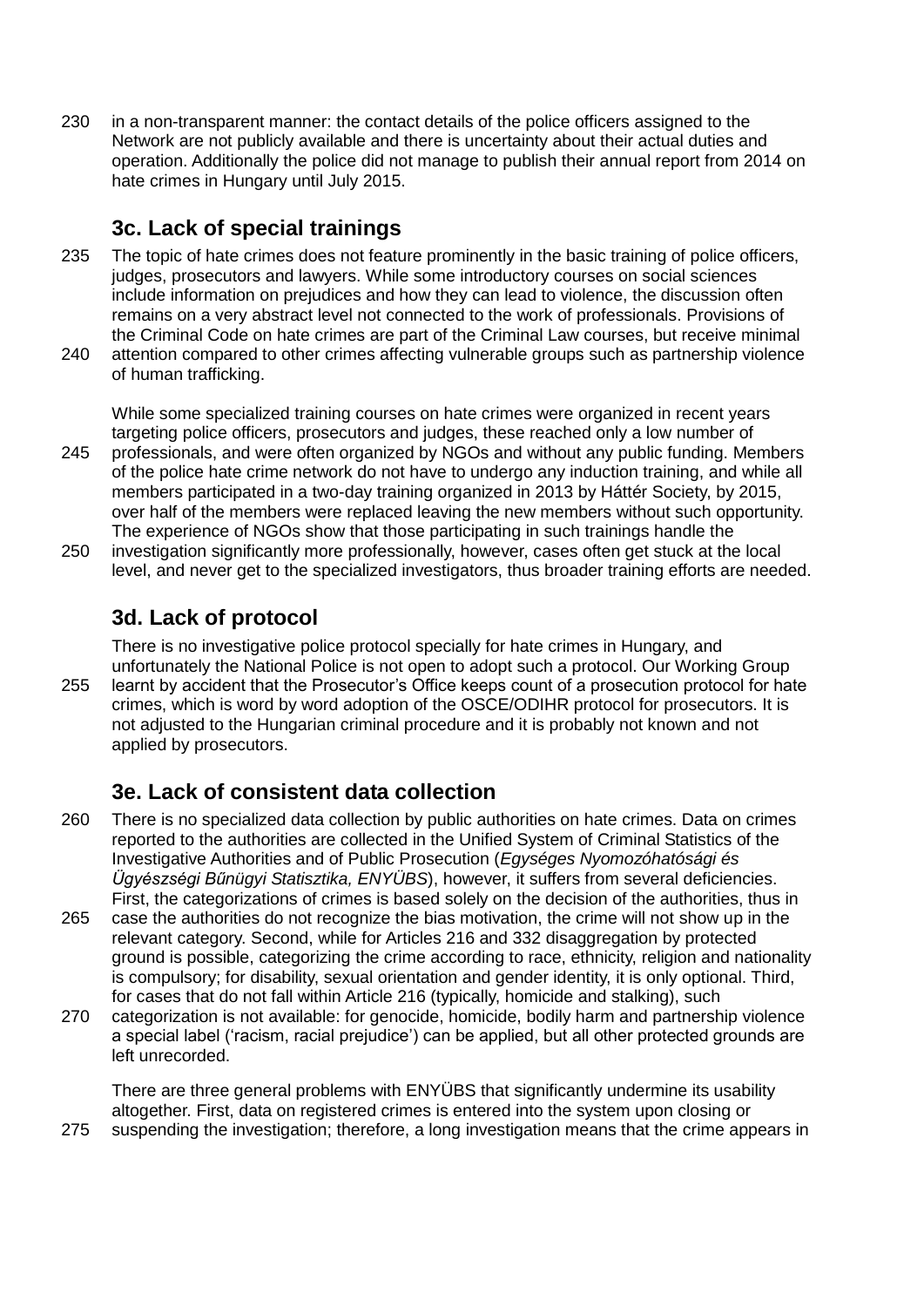the system only months or years after its occurrence. Second, the system only contains data on investigation and prosecution, but not on sentencing, for which a separate statistical system is in place, that is lot less detailed and does not allow the tracing of a crime from reporting to sentencing. Finally, researchers claim that the accuracy of the system is very 280 low: there are many statistical forms which are not fully completed or contain mistakes.

There are no regular victimization surveys that would allow measuring underreporting as well. The National Institute of Criminology (Országos Kriminológiai Intézet, OKRI) conducted victimization surveys in 1996, 2000 and 2003, but none of them covered the topic of hate crimes.

# 285 **3f. Lack of victim support**

Victim support is offered in Hungary by the public Victim Support Service (VSS) and NGOs, however, no specialized support programs exist for victims of hate crimes. The services available range from financial aid (instant monetary aid, state compensation), to legal aid and psychological support. State-sponsored legal aid is not available at all during the

- 290 investigation phase, which is often decisive for the final legal qualification of the crime. The legislation does not prescribe psychological help to be offered by the public Victim Support Service, which is organized on the county level. Some VSS have recognized the need for such form of support and invested in employing or contracting psychologists, but there are several counties where psychological services are still not available at all as part of the
- 295 victim support package, and where they actually are, often only in very limited hours. Neither staff members of the VSS, nor affiliated psychologists receive targeted training on how to deal with victims of hate crimes.

# **3g. Prosecutor**

There is an 2012 OECD -ODIHR guideline translation, but its is not adapted to the 300 Hungarian circumstances. There is also a lack of awareness of the protocol and there is no proof or reference of it been used. No special training exists in the official curricula of prosecutors. Regular annual trainings touch upon the issue of the prosecution of hate crimes solely through a 2 hour long lecture per training. The prosecutor is also responsible for the under classification of cases and it also fails to instruct police to take investigative steps

# 305 **3h. Lack of promoting tolerance by government**

Lack of action plan to promote tolerance towards vulnerable groups particularly Roma and LGBTI. There is a lack of governmental strategy and protocol on the investigation of hate crimes. On 18 September 2013, the Government adopted the new National Crime Prevention Strategy for the next 10 years, as well as an Action Plan for 2013-2015, but the

310 document does not include any specific measure aimed at combating crimes motivated by bias or hatred.

There is no action plan to promote tolerance towards vulnerable groups, particularly Roma and LGBTI. There is no national hate crimes strategy and action plan, the strategy for prosecution does not cover hate crimes.

315

Furthermore, political analysts, human rights NGO's and international organisations have repeatedly emphasized the government's responsibility in generating intolerance, in particular in its anti-immigration campaign initiated in 2015 against asylum seekers. The European Parliament pointed out in a Resolution<sup>ii</sup> that the launch of a national consultation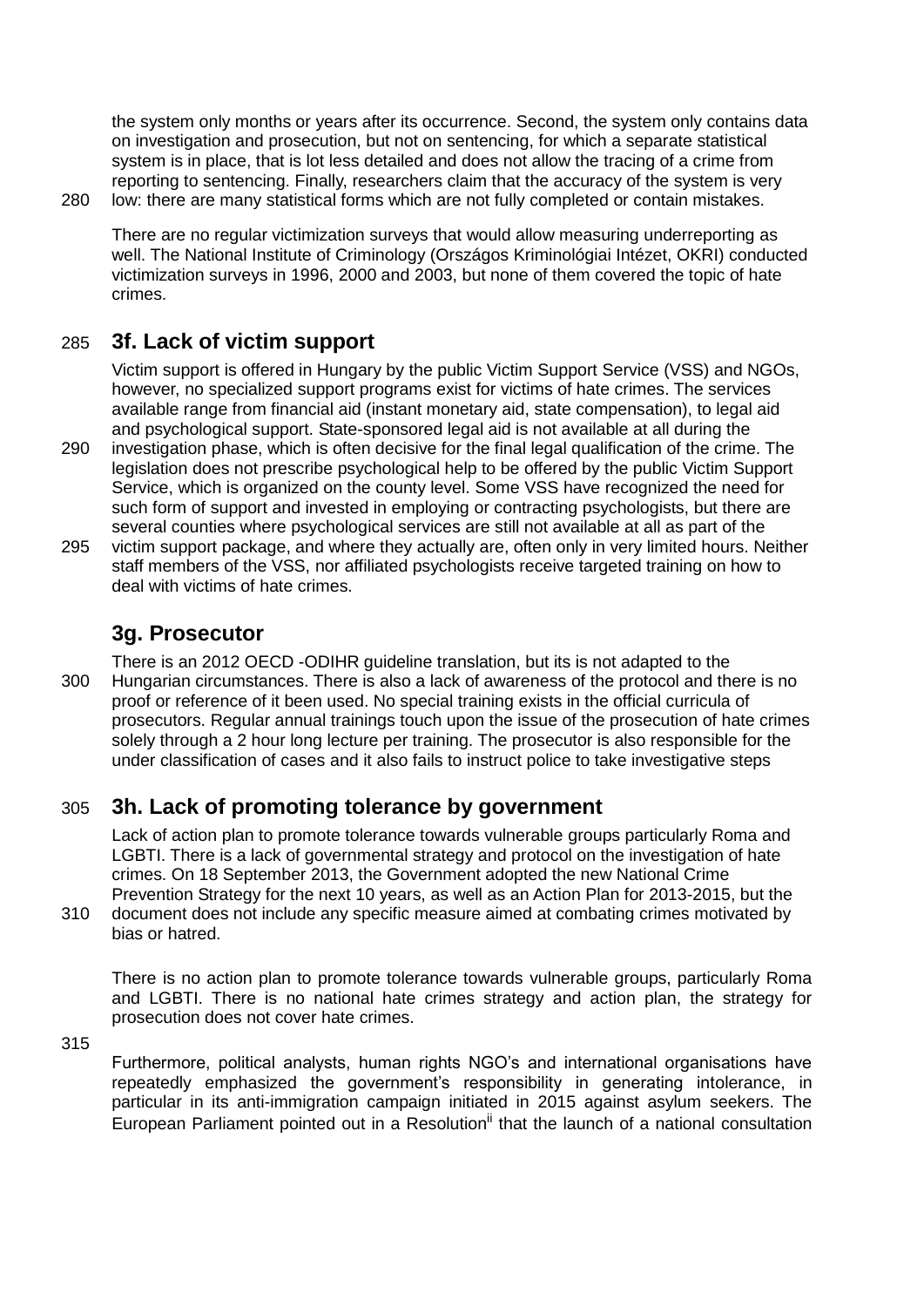320 on immigration and terrorism (sic!) 'spread a rhetoric of hatred and prejudice, relying on xenophobic misconceptions' by stigmatising asylum-seekers as welfare migrants and a national security threat.

The Under-secretary of EU affairs in the Ministry of Human Resources indirectly admitted 325 that the billboard campaign, featuring anti-refugee and immigrant slogans, ordered by the government to discourage asylum-seekers from coming into the country was aimed at generating intolerance towards them<sup>iii</sup>. The government's spokesman commented the human smuggling operation leading to the suffocation of 71 asylum-seekers in a truck, as 'a tragedy involving exploited and self-victimizing people'iv. The government rhetoric of portraying 330 asylum-seekers as illegal economic migrants also goes in hand with criminalising illegal migration. Parliament passed bill instituting new criminal offences and simplified criminal procedures, including mandatory expulsion for crossing or damaging a border blockade, i.e. the newly erected razor-wire fences on the Hungary's southern border. The new law also

permits the armed forces to take part in guarding the border and keeping public order.

335

# **RECOMMENDATIONS**

#### *GYEM calls on the government of Hungary:*

 Take effective measures for the police and prosecution to ensure prevention of hate 340 crimes and full implementation of hate crime legislation. Adopt a hate crime investigative protocol (in collaboration with NGOs) and assure law enforcement officers are made aware of its guidelines during their trainings;

#### *On implementation of hate crime legislation:*

345 • Take effective measures to reconsider the legal practice relating to the crime of "incitement against a community" in order to ensure that the crime fulfills its role in punishing inciting expressions against social groups;

## *On the [special network:](#page-4-0)*

350 Take effective measures to ensure the effective operation of the Hate Crime Special Network by providing the members specialised and regular trainings. Adopt a transparent operational manner to ensure that their contact details and duties are available for the public and prevent massive fluctuation by providing compensation and extra time for them to carry out their duties;

#### 355

## *On special trainings:*

 To ensure that all police officers receive training on the nature of hate crimes and the role of the police in combating them;

#### 360

## *On lack of protocol:*

 Adopt a hate crime investigative protocol (in collaboration with NGOs) and assure law enforcement officers are made aware of its guidelines during their trainings.

## 365 *On recording crimes committed against members of community*

- To strengthen the data collection on hate crimes in a manner that ensures respect for human rights, including the prohibition of discrimination, so that it can be used to identify trends;
- To publish the data collected;